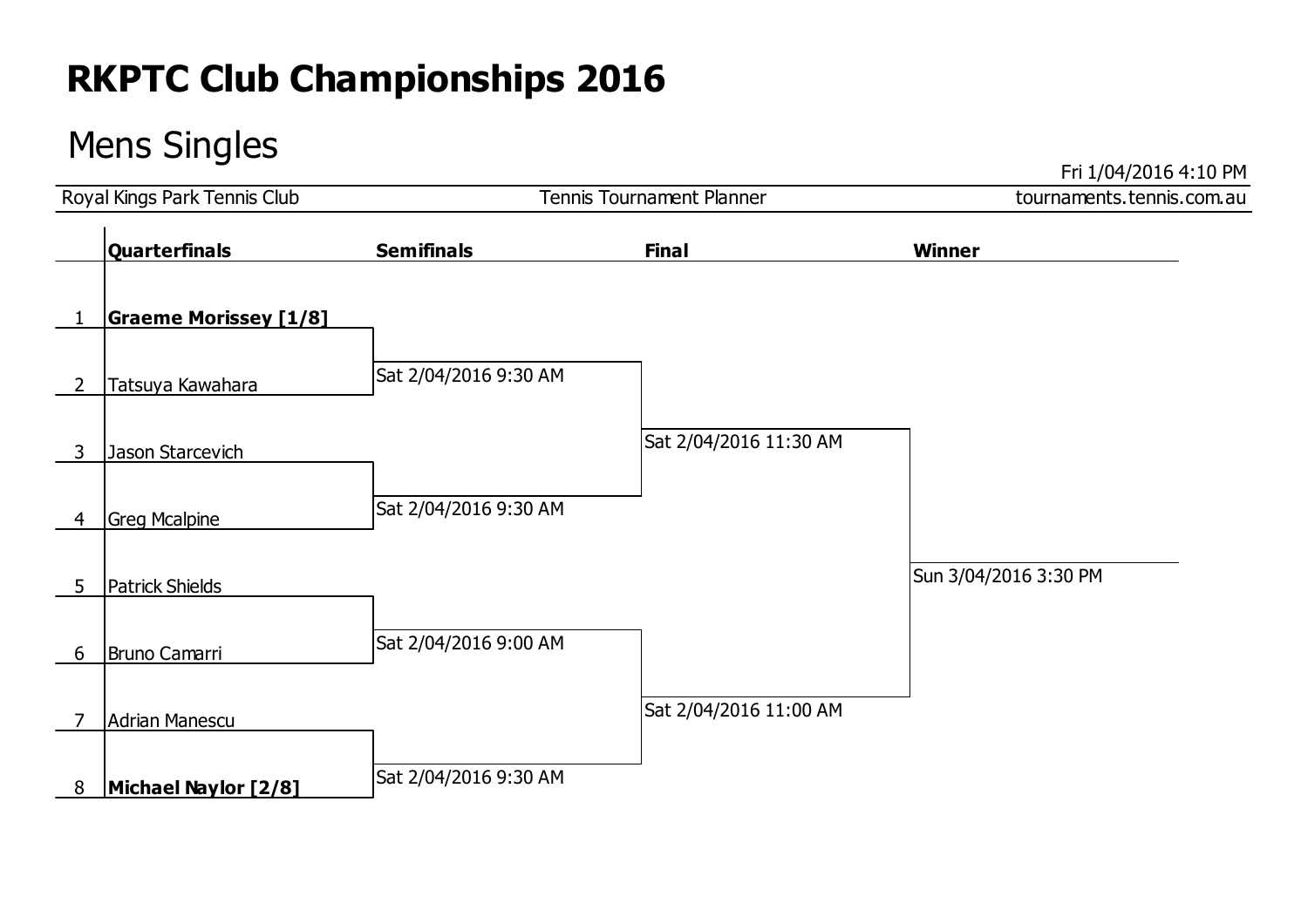### Mens Singles 50+

Fri 1/04/2016 4:15 PM

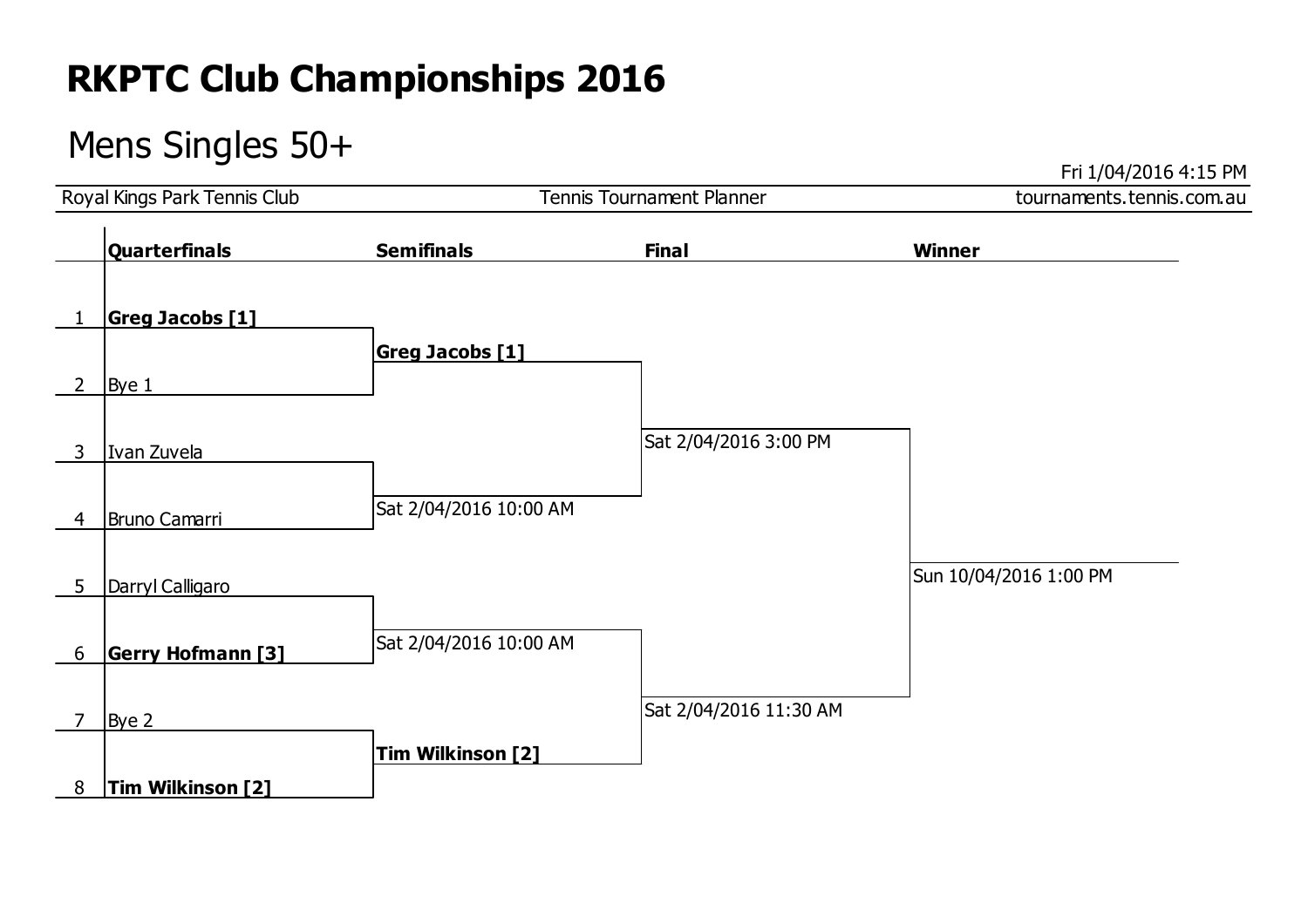### Womens Singles

Fri 1/04/2016 4:12 PM Tennis Tournament Planner Tennis Tournament Planner Tennis Tournament Planner Tennis Cournaments.tennis Com. au **Fiona Davis** 2  $\int$ Tatum Wolmarans  $\int$ Sun 3/04/2016 3:30 PM **Final Winner**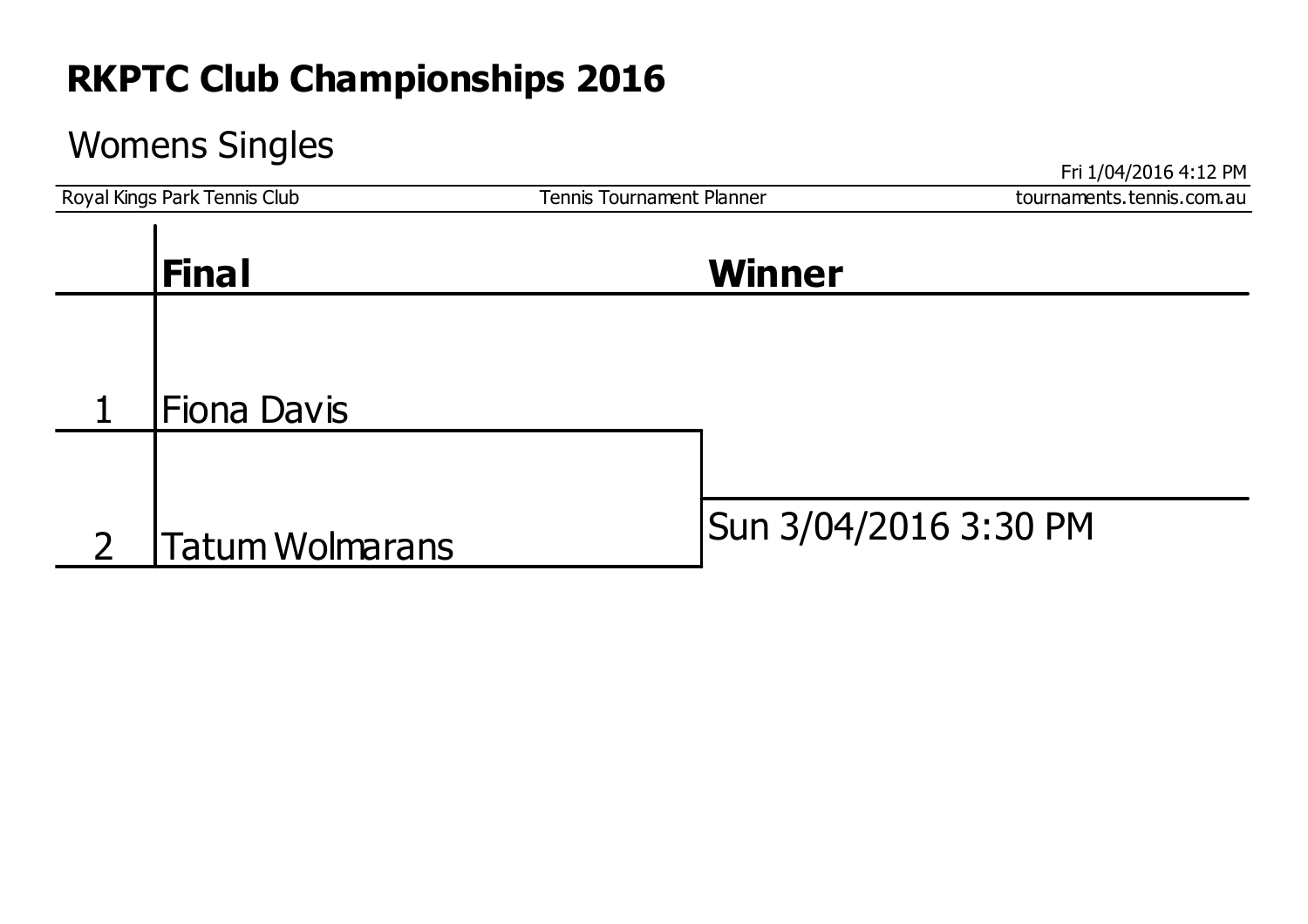### Mens Doubles

Fri 1/04/2016 4:13 PM Tennis Tournament Planner and Tennis Tournament Planner and Tennis Tournament Planner and Tennis Community Park Tennis Community Park Tennis Community Park Tennis Community Park Tennis Community Park Tennis Community Park **Greg Mcalpine [1/4]** 1 **Chris Watson** Alan Clements 2 Adrian Manescu Sun 3/04/2016 10:00 AM David Graham 3 Carl Somers Sun 10/04/2016 1:30 PM **Graeme Morissey [2/4]** 4 | **Michael Naylor** Sun 3/04/2016 10:00 AM **Semifinals Final Winner**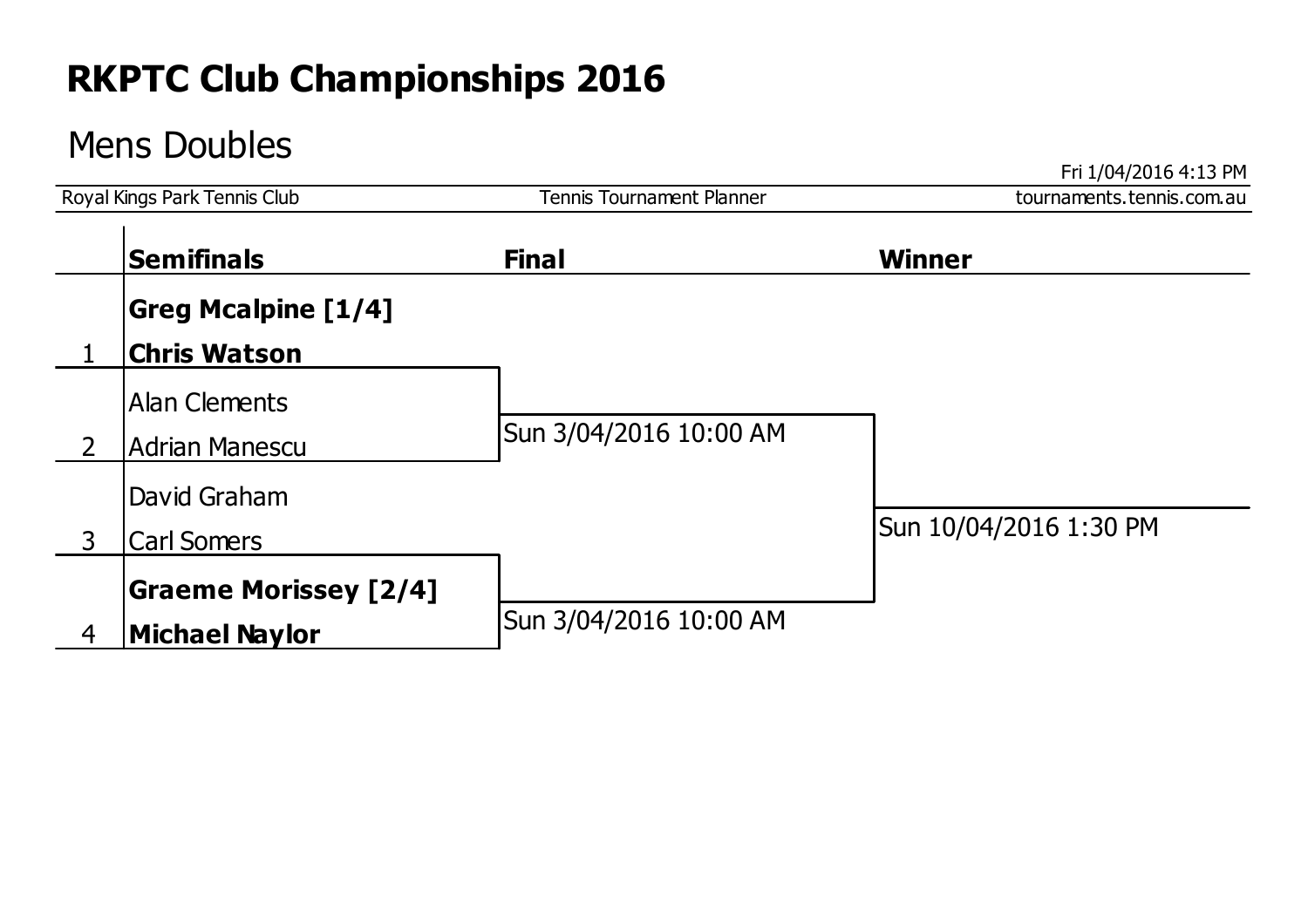### Mens Doubles 50+

Royal Kings Park Tennis Club **Tennis Tournament Planner** Class Communications and Tennis Communications of Tennis Tournament Planner

Fri 1/04/2016 4:16 PM

|                |                                                 |                             | $\overline{\mathbf{2}}$                          | 3                                                                  | 4                                              |
|----------------|-------------------------------------------------|-----------------------------|--------------------------------------------------|--------------------------------------------------------------------|------------------------------------------------|
|                | <b>Gerry Hofmann [1]</b><br><b>Richard Yorg</b> |                             | 1:00 PM                                          | R2 Sat 2/04/2016   R3 Sun 3/04/2016   R1 Sun 3/04/2016<br>11:30 AM | 10:00 AM                                       |
| $\overline{2}$ | Darryl Calligaro<br>Ivan Zuvela                 | R2 Sat 2/04/2016<br>1:00 PM |                                                  | 10:00 AM                                                           | R1 Sun 3/04/2016   R3 Sun 3/04/2016<br>3:00 PM |
| 3              | <b>Bruno Camarri</b><br>Greg Jacobs             | 11:30 AM                    | R3 Sun 3/04/2016 R1 Sun 3/04/2016<br>10:00 AM    |                                                                    | R2 Sat 9/04/2016<br>12:30 PM                   |
| $\overline{4}$ | Mac Mcdonald<br>Tim Wilkinson                   | 10:00 AM                    | R1 Sun 3/04/2016   R3 Sun 3/04/2016  <br>3:00 PM | R2 Sat 9/04/2016<br>12:30 PM                                       |                                                |

| <b>Standings</b>                       | Pl. | Pts      | <b>Sets</b> | Games   |
|----------------------------------------|-----|----------|-------------|---------|
| 1 Gerry Hofmann<br><b>Richard Yorg</b> | 0   | 0        | $0 - 0$     | $0 - 0$ |
| 1 Darryl Calligaro<br>Ivan Zuvela      | 0   | 0        | $0 - 0$     | $0 - 0$ |
| 1 Bruno Camarri<br>Greg Jacobs         | 0   | $\Omega$ | $0 - 0$     | $0 - 0$ |
| 1 Mac Mcdonald<br><b>Tim Wilkinson</b> | 0   |          | $0 - 0$     | $0 - 0$ |

|  | דו טביר טבטבין טן בורו                                  |  |  |  |  |
|--|---------------------------------------------------------|--|--|--|--|
|  | المناصب والمستحيل والمتمر والمستنقل والمستحدد والمستندر |  |  |  |  |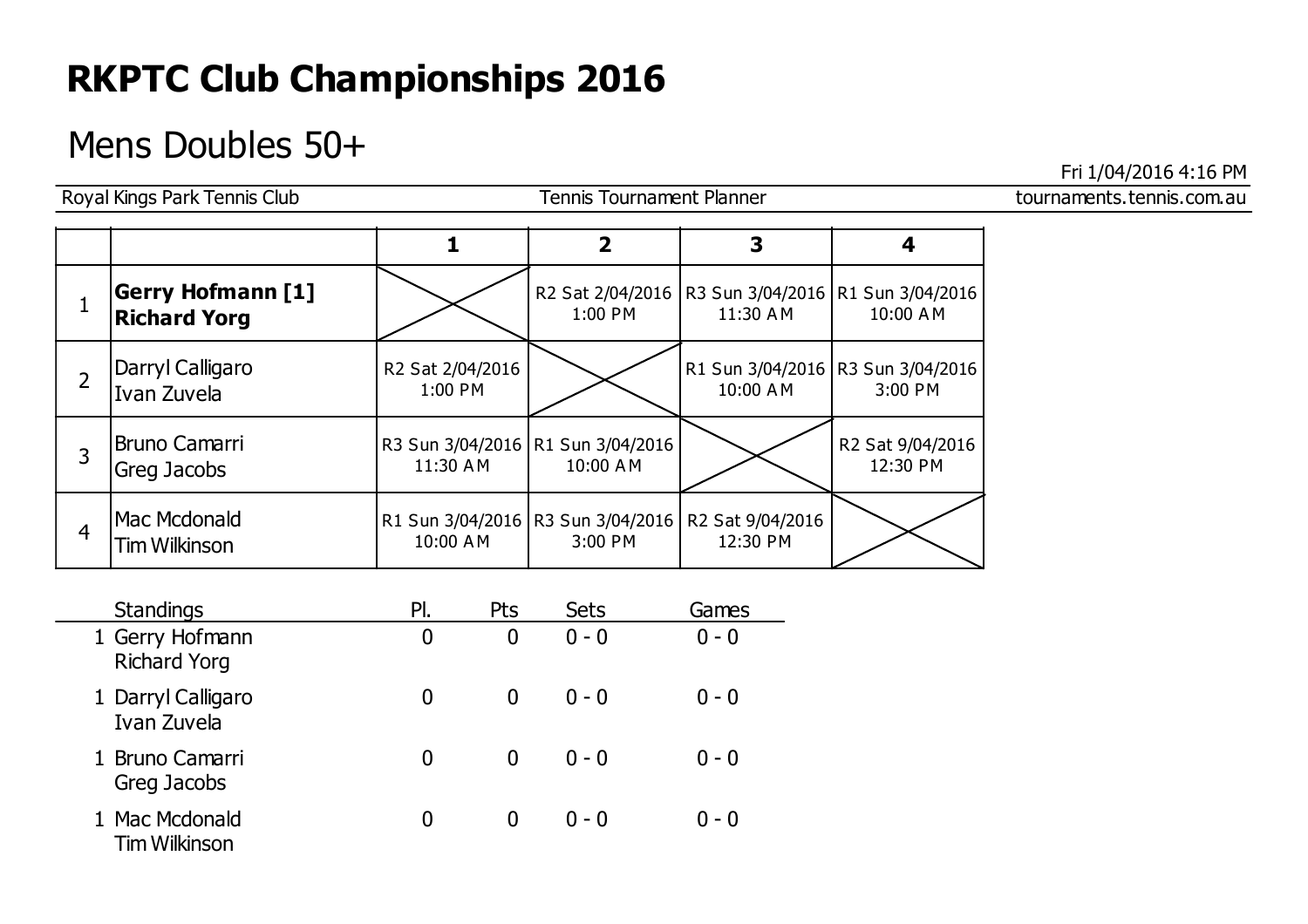### Mixed Doubles

Royal Kings Park Tennis Club Tennis Tournament Planner and Tennis Tournament School and Tennis Com.au Graeme Morissey Stacey Holmnas 4:30 PM 1 R2 Sat 2/04/2016 R3 Sun 3/04/2016 R1 Sat 2/04/2016 1:00 PM 1:30 PM Tim Wilkinson 2 Jane Cunningham  $1:00 \text{ PM}$   $2 \times 300 \times 2000$   $300 \times 2000$   $4:30 \text{ PM}$   $11:30 \text{ AM}$ R2 Sat 2/04/2016 1:00 PM R1 Sat 2/04/2016 R3 Sun 3/04/2016 4:30 PM Greg Mcalpine Fiona Davis R3 Sun 3/04/2016 R1 Sat 2/04/2016 1:30 PM 4:30 PM R2 Sat 2/04/2016 3 | Greg Healpine |  $\begin{bmatrix} 1.30 P M \\ 1.30 P M \end{bmatrix}$  |  $\begin{bmatrix} 1.1 \ 3.30 P M \\ 4.30 P M \end{bmatrix}$  |  $\begin{bmatrix} 1.2 \ 3.30 P M \\ 1.30 P M \end{bmatrix}$  |  $\begin{bmatrix} 1.2 \ 3.30 P M \\ 1.30 P M \end{bmatrix}$ Michael Naylor  $\begin{array}{|c|c|c|c|c|c|}\n 4 & \text{Truncivity} & \text{or} & \text{Truncivity} & \text{Truncivity} & \text{Truncivity} & \text{Truncivity} & \text{Truncivity} & \text{Truncivity} & \text{Truncivity} & \text{Truncivity} & \text{Truncivity} & \text{Truncivity} & \text{Truncivity} & \text{Truncivity} & \text{Truncivity} & \text{Truncivity} & \text{Truncivity} & \text{Truncivity} & \text{Truncivity} & \text{Truncivity} & \text{Truncivity} & \text{Truncivity} & \text{Truncivity} & \text{Truncivity} & \text{Truncivity}$ R1 Sat 2/04/2016 4:30 PM R3 Sun 3/04/2016 R2 Sat 2/04/2016 11:30 A M **1 2 3 4**

| <b>Standings</b>                           | Pl. | Pts | <b>Sets</b> | Games   |
|--------------------------------------------|-----|-----|-------------|---------|
| 1 Graeme Morissey<br><b>Stacey Holmnas</b> | 0   | 0   | $0 - 0$     | $0 - 0$ |
| 1 Tim Wilkinson<br>Jane Cunningham         |     | 0   | $0 - 0$     | $0 - 0$ |
| 1 Greg Mcalpine<br><b>Fiona Davis</b>      | 0   | 0   | $0 - 0$     | $0 - 0$ |
| 1 Michael Naylor<br><b>Tatum Wolmarans</b> |     | O   | $0 - 0$     | $0 - 0$ |

Fri 1/04/2016 4:14 PM